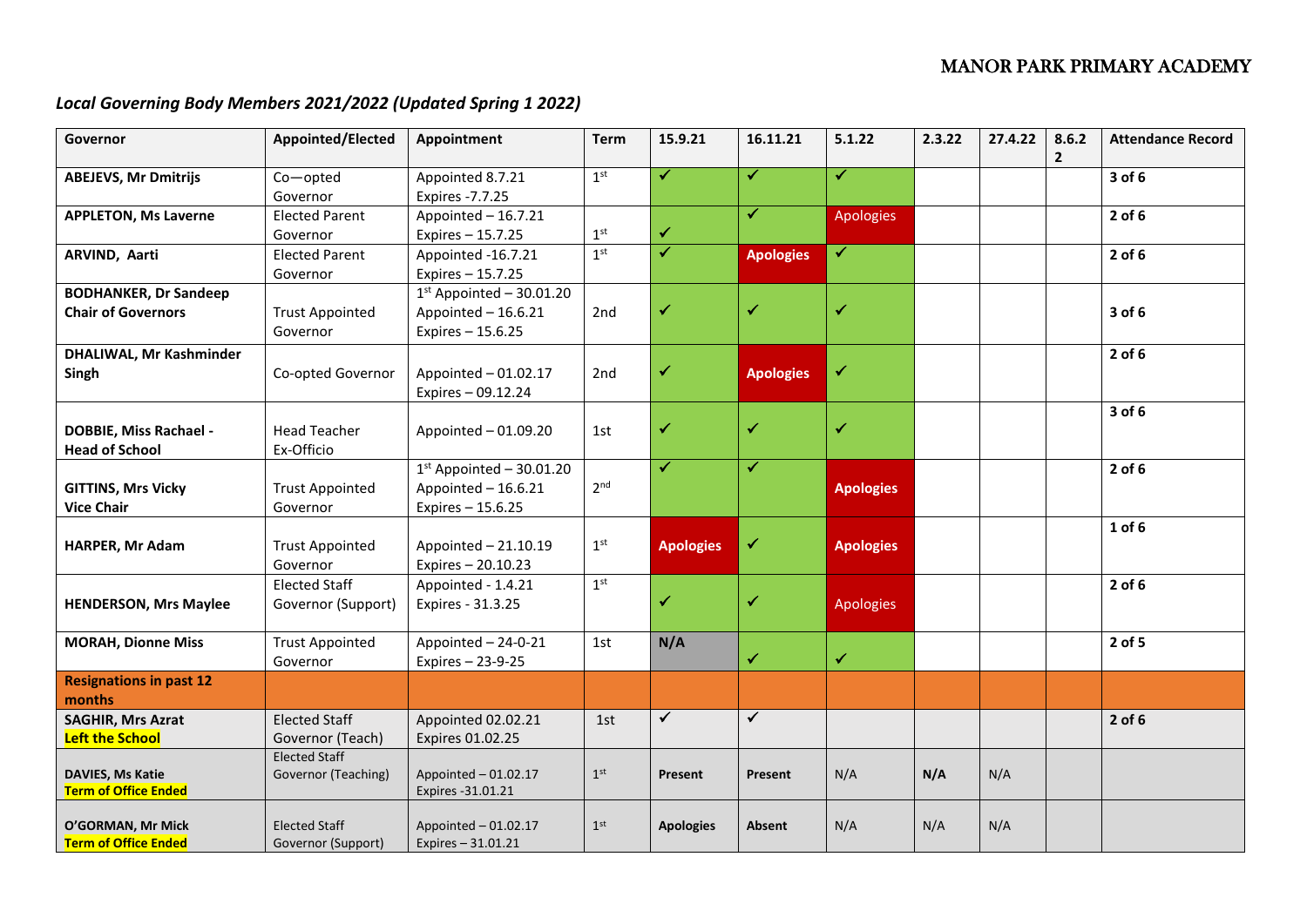# *MANOR PARK PRIMARY ACADEMY*

# *Local Governors Register of Business/Pecuniary Interests 2021/2022*

| <b>Name</b>                                               | <b>Interest Declared</b>                                  | <b>Interest Start/End Date</b> | <b>Date</b>                     |
|-----------------------------------------------------------|-----------------------------------------------------------|--------------------------------|---------------------------------|
|                                                           |                                                           |                                | Declared/Updated                |
| <b>BODHANKER, Dr Sandeep</b>                              | Employee, Waverley School                                 |                                |                                 |
|                                                           | CID-UNESCO                                                |                                | 13 <sup>th</sup> September 2021 |
|                                                           | Judge - Nasen National Teaching Awards                    |                                |                                 |
| DHALIWAL, Mr Kashminder Singh                             | Executive Associate Director, Smile Education Recruitment | September 2015/Present         | 14 <sup>th</sup> September 2021 |
|                                                           | Agency                                                    |                                |                                 |
| DOBBIE, Miss Rachael                                      | None                                                      |                                | 7 <sup>th</sup> September 2021  |
| HARPER, Mr Adam                                           | Tudor Grange Academy Trust - Teacher                      | November 2020 - Present        | 5 <sup>th</sup> October 2021    |
| <b>HENDERSON, Mrs Maylee</b>                              | None                                                      |                                | 14 <sup>th</sup> September 2021 |
|                                                           |                                                           |                                |                                 |
| APPLETON, Ms Laverne                                      | None                                                      |                                | 13 <sup>th</sup> September 2021 |
| ARVIND, Mr Aarti                                          | None                                                      |                                | 14 <sup>th</sup> September 2021 |
| ABEJVS, Mr Dmitrijs                                       |                                                           |                                |                                 |
| GITTINS, Mrs Vicky                                        | None                                                      |                                | 14 <sup>th</sup> September 2021 |
| Vacancy (Staff Governor)                                  | None                                                      |                                |                                 |
| <b>MORAH, Miss Dionne</b>                                 | <b>None</b>                                               |                                | 29 <sup>th</sup> September 2021 |
| <b>GOVERNORS WHO HAVE LEFT IN LAST</b><br><b>12MONTHS</b> |                                                           |                                |                                 |
| SAGHIR, Mrs Azrat                                         | None                                                      |                                | 6 <sup>th</sup> September 2021  |
|                                                           | Former Head Teacher of St Matthew's CofE Primary School   | Sept 2009/August 2019          |                                 |
| <b>OSBORNE MBE, Dr Paulette</b>                           | Ambition School of Leadership                             | 2015/Present                   | 20 September 2018               |
| <b>RESIGNED</b>                                           | Employee, BEP                                             | September 2019/Present         |                                 |
|                                                           | Former Executive Head, Harper Bell SDA Primary School     | 2014/2016                      |                                 |
|                                                           | Non-Executive Director, Birmingham Diocesan Board of      |                                |                                 |
|                                                           | Education                                                 | December 2014/Present          |                                 |